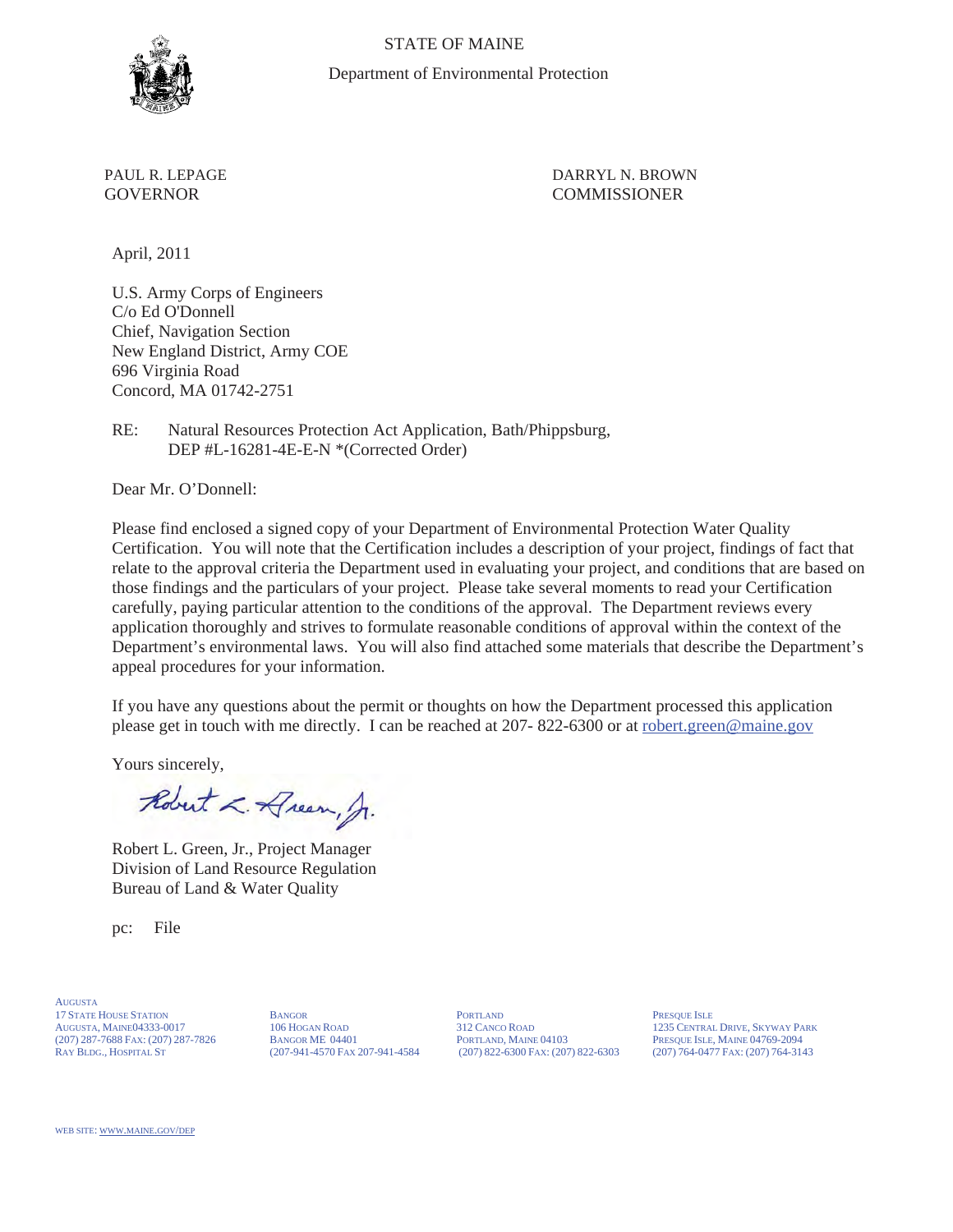

# STATE OF MAINE DEPARTMENT OF ENVIRONMENTAL PROTECTION 17 STATE HOUSE STATION AUGUSTA, ME 04333

# DEPARTMENT ORDER

IN THE MATTER OF

L-16281-4E-E-N (approval) ) FINDINGS OF FACT AND ORDER \*(Corrected Order)

U.S. ARMY CORPS OF ENGINEERS ) NATURAL RESOURCES PROTECTION ACT Bath and Phippsburg, Sagadahoc County ) COASTAL WETLAND ALTERATION MAINTENANCE DREDGING ) WATER OUALITY CERTIFICATION ) WATER QUALITY CERTIFICATION

Pursuant to the provisions of 38 M.R.S.A. Sections 480-A et seq. and Section 401 of the Federal Water Pollution Control Act, the Department of Environmental Protection has considered the application of the U.S. ARMY CORPS OF ENGINEERS with the supportive data, agency review comments, and other related materials on file and FINDS THE FOLLOWING FACTS:

#### 1. PROJECT DESCRIPTION:

A. History of Project: Under the Lower Kennebec River Navigation Project, the Army Corps of Engineers (Corps) is authorized to maintain the Federal channel in the lower Kennebec River. The dimensions of the channel are 27 feet deep at mean low water (MLW) and at least 500 feet wide, extending approximately 13 miles upstream from the Kennebec River's mouth near Popham Beach to the City of Bath. Shoaling within the Federal channel at two reaches, Doubling Point reach and North Sugarloaf Island reach, require periodic maintenance dredging to maintain the 27-foot deep channel. Maintaining the channel depth at these two locations ensures the safe passage of U.S. Navy vessels to and from Bath Iron Works (BIW).

In Department Order #L-16281-4E-A-N, dated November 30, 1989, the Department issued a federal consistency finding and water quality certification to the applicant for dredging approximately 150,000 cubic yards of material to restore the channel to its authorized depth. Subsequent water quality certifications in 1997 and 2000 were issued by the Department for maintenance dredging in the Kennebec River. In Department Order #L-16281-4E-D-N, dated March 15, 2002, the Department issued a federal consistency finding and water quality certification authorizing conditional approval over a ten-year period to perform maintenance dredging at both Doubling Point and North Sugarloaf Island reaches. To protect the endangered shortnosed sturgeon, Department Order #L-16281-4E-D-N limits maintenance dredging to the winter months with specific dredge windows dependent on the dredging method.

B. Summary: At the request of the U.S. Navy, the applicant proposes to dredge from both Doubling Point and North Sugarloaf Island reaches to the approved 27-foot channel to ensure safe passage for the U.S.S. SPRUANCE. The Navy will take delivery of the U.S.S. SPRUANCE from BIW on September 1, 2011 and has stated that the addition of the U.S.S. SPRUANCE to the fleet is critical to Fleet Operations and National Defense.

The U.S.S. SPRUANCE embarked for sea trials on February 16, 2011 and returned February 17, 2011. BIW's pilot, Captain Earl Walker, reported during the February 18, 2011 meeting between the Army Corps of Engineers, Maine Congressional representatives, multiple State agencies, and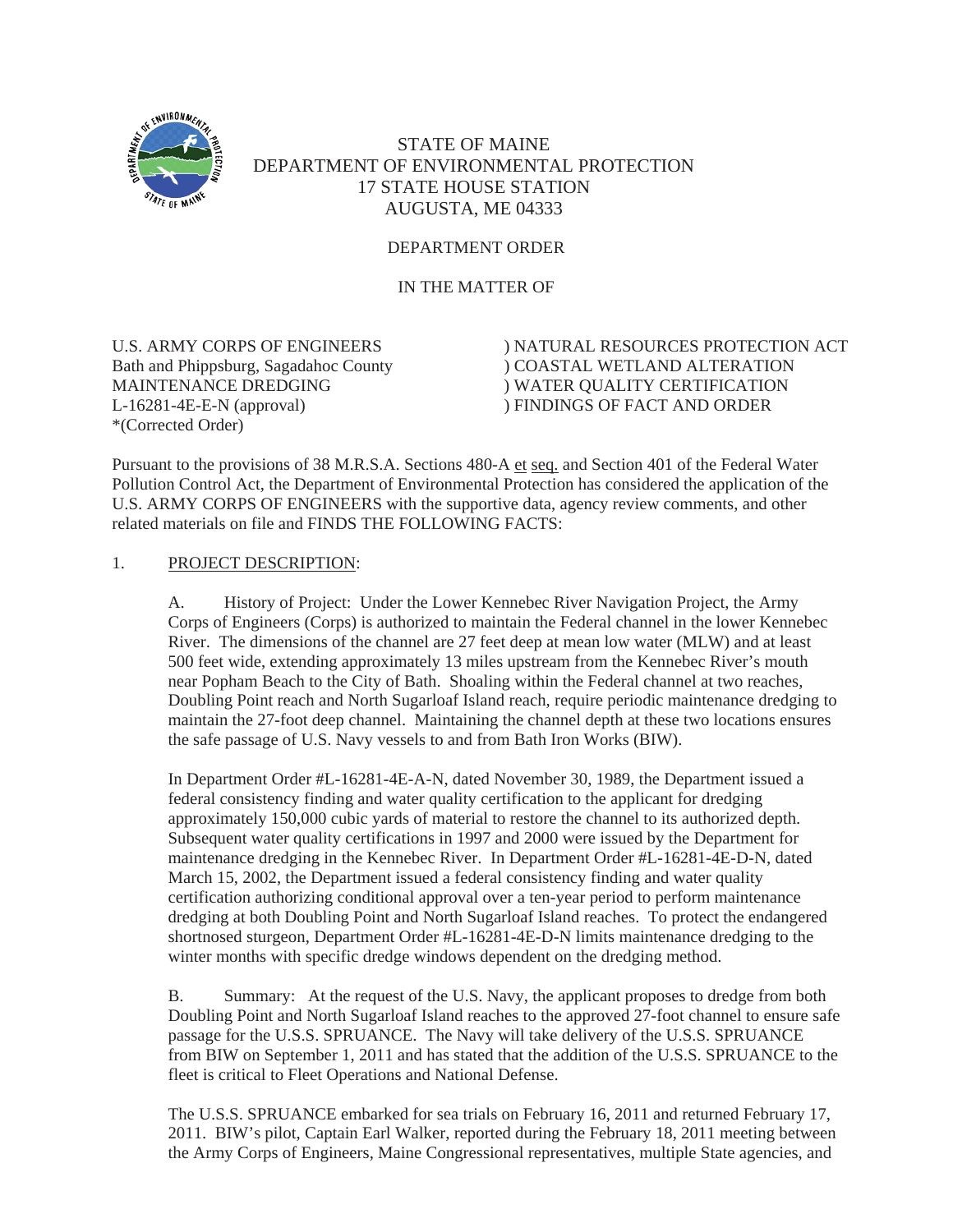#### L-16281-4E-E-N \*(Corrected Order) 2 of 10

members of the public involved in dredging activities that he was able to navigate the ship past the shoals, but doing so was both difficult and hazardous. He reported that in order to make the transit past Doubling Point, he had to turn the ship outside of the Federal channel.

An estimated 70,000 cubic yards of sand is proposed to be dredged based on a hydrographic survey the Corps conducted in January 2011. Because of the dynamic nature of the river system, the actual volume of dredged material may be more or less than 70,000 cubic yards. The hydrographic survey indicates that Doubling Point has shoaled up to -21.6 feet Mean Lower Low Water (MLLW). At North Sugarloaf Island reach, sand has shoaled at a lesser rate, but some areas within this reach are still above the authorized river channel depth of -27 feet MLLW. The Corps is changing its tidal datum for setting the bottom of the river channel from MLW to MLLW. This change in datum represents an increase in depth of approximately three inches.

The Corps proposes to dredge the Federal channel in a portion of Doubling Point reach between Lincoln Ledge, which is approximately 2,350 feet downstream of BIW, to the turn at Doubling Point. Most of the dredging activity will occur between the Coast Guard's green buoy C"31" and red buoy R"28", which covers an area of approximately 35 acres. To reduce the frequency of dredging at Doubling Point, the Corps proposes advanced maintenance of the channel by removing the sand waves down to elevation -32 MLLW. The proposed project will generate approximately 50,000 cubic yards of fine-grained sand. Disposal of dredge material from this area will be disposed of at a delineated in-river site, known by the Corps as the Bluff Head Disposal Area and locally as Fiddlers Reach, located approximately 1.7 nautical miles downriver from the dredge site. The Corps has disposed of dredge material from Doubling Point at this site six times since 1986, with the last dredge done in 2003.

The applicant also proposes to dredge the Federal channel to a depth of -27 feet MLLW plus an additional 2-foot overdredge in a portion of North Sugarloaf Island reach. Most of the dredging activity will occur at two points between the Coast Guard's green buoy  $C^{\prime}5$ " and red buoy  $R^{\prime\prime}6$ ", which covers an area of approximately two acres. The proposed project will generate approximately 20,000 cubic yards of fine-grained sand. Disposal of dredge material from the area will be disposed of at a nearshore disposal site located approximately 0.4 nautical miles south of Jackknife Ledge. This site has been used as a disposal site for previous dredge projects, with the last dredge done in 2003.

C. Current Use of the Site: Along Doubling Point reach the west (Brunswick) side of the Kennebec River is developed along the riverbank, while the east (Arrowsic) side is largely undeveloped. At North Sugarloaf Island reach, the west (Phippsburg) side abuts Popham Beach.

#### 2. EXISTING SCENIC, AESTHETIC, RECREATIONAL OR NAVIGATIONAL USES:

In accordance with Chapter 315, Assessing and Mitigating Impacts to Scenic and Aesthetic Uses, the applicant submitted a copy of the Department's Visual Evaluation Field Survey Checklist as Appendix A to the application along with a description of the property and the proposed project. The Corps also submitted several photographs of the proposed project site including an aerial photograph of the project site.

The proposed project is located in the Kennebec River, which is a scenic resource visited by the general public, in part, for the use, observation, enjoyment and appreciation of its natural and cultural visual qualities. There will be no permanent changes to the scenic and aesthetic values of the river, because dredging activities will take place in the subtidal area. The applicant intends to use a hopper dredge to perform the proposed project, working 24 hours a day seven days a week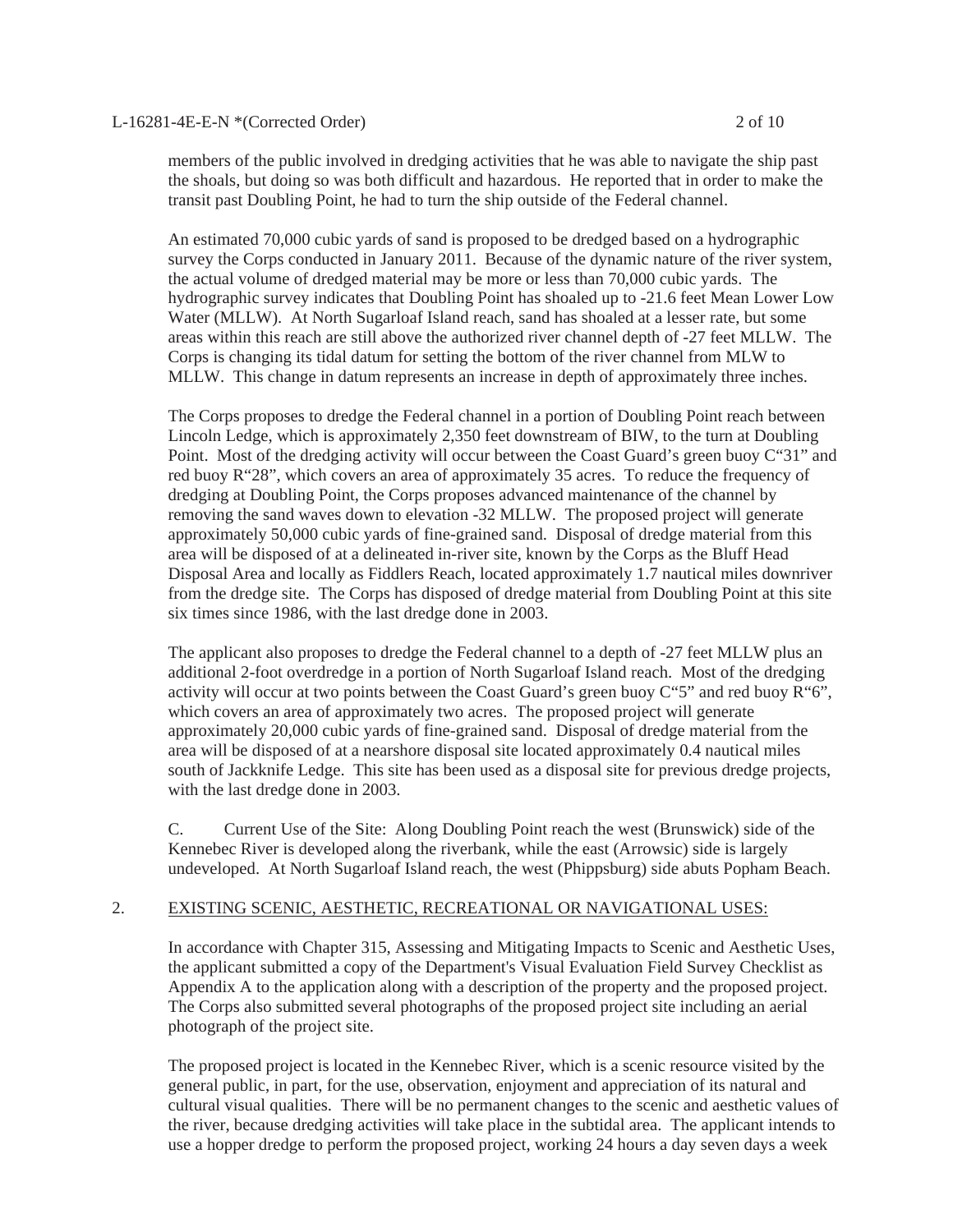L-16281-4E-E-N \*(Corrected Order) 3 of 10

beginning August 1, 2011. Dredging equipment will be in the water for approximately four weeks or less depending on conditions.

The proposed project was evaluated using the Department's Visual Impact Assessment Matrix and was found to have an acceptable potential visual impact rating. Based on the information submitted in the application, and the visual impact rating, the Department determined that the location and scale of the proposed activity is compatible with the existing visual quality and landscape characteristics found within the viewshed of the scenic resource in the project area.

In comments submitted to the Department, interested parties expressed concern that the proposed project would impact summertime recreational activities both on and adjacent to the river because of noise generated during dredging and disposal operations and from the hopper dredge making repeated trips to dispose of dredged material. Given the amount of boat traffic currently experienced on this section of the river during this time of year, and the relatively short period during which the proposed project will take place, the Department finds that the movement of the hopper dredge from the two dredge sites to their respective disposal sites will not result in an unreasonable impact to existing navigational uses of the river provided the mitigation requirements outlined in Finding 7 are followed.

Dredging operations will run for 24 hours a day, and as a result, disposal of dredged material will occur during nighttime hours. The Corps reported that the hopper dredge would fill, dump, and return approximately once every two hours. This would result in approximately 4-5 trips between the hours of 9 pm to 7 am. The Corps also reported that under optimal conditions, the estimated time to complete dredging at the Doubling Point site would be two to three days and less at the North Sugarloaf Island site. Given the short duration of the project and limited number of trips expected during the nighttime hours, the Department finds that the proposed project will not have an unreasonable impact to the recreational uses of the area.

The Department finds that the proposed activity will not unreasonably interfere with existing scenic, aesthetic, recreational, or navigational uses of the protected natural resource.

#### 3. GEOLOGICAL CONSIDERATIONS:

Doubling Point has been identified as a bedload convergence zone, where bi-directional flow from the natural flow (downstream) of the river and tidal action (upstream) transport sand up and down river depending on the dominant current. The result is that bedload sediment accumulates in the form of large, oscillating sand waves within the limits of the Federal channel. The recent surveys have documented crests of the sand waves reaching a height of almost 20 feet MLLW. The Corps last dredged these two river segments in 2003.

The Maine Geological Survey (MGS) has routinely reviewed maintenance dredging projects in the Kennebec River proposed by both the Corps and BIW. MGS favors the in-river disposal of sand at the Bluff Head Disposal Area since it keeps the sand, an important resource, within the riverine system. In commenting on earlier applications that proposed disposal of sand at Bluff Head, MGS stated that the sand will disperse in less than a year and remain part of the natural river bedload. MGS further stated that the mobile sand in the Kennebec River is a resource that has an important role in maintaining sandy estuarine habitats as well as the sand bars, beaches, and dunes at the river mouth. MGS has no concerns about using Jackknife Ledge as a disposal site.

The Department of Marine Resources (DMR) held a public meeting in Phippsburg on February 24, 2011 to gather information and hear concerns from the public about the proposed project.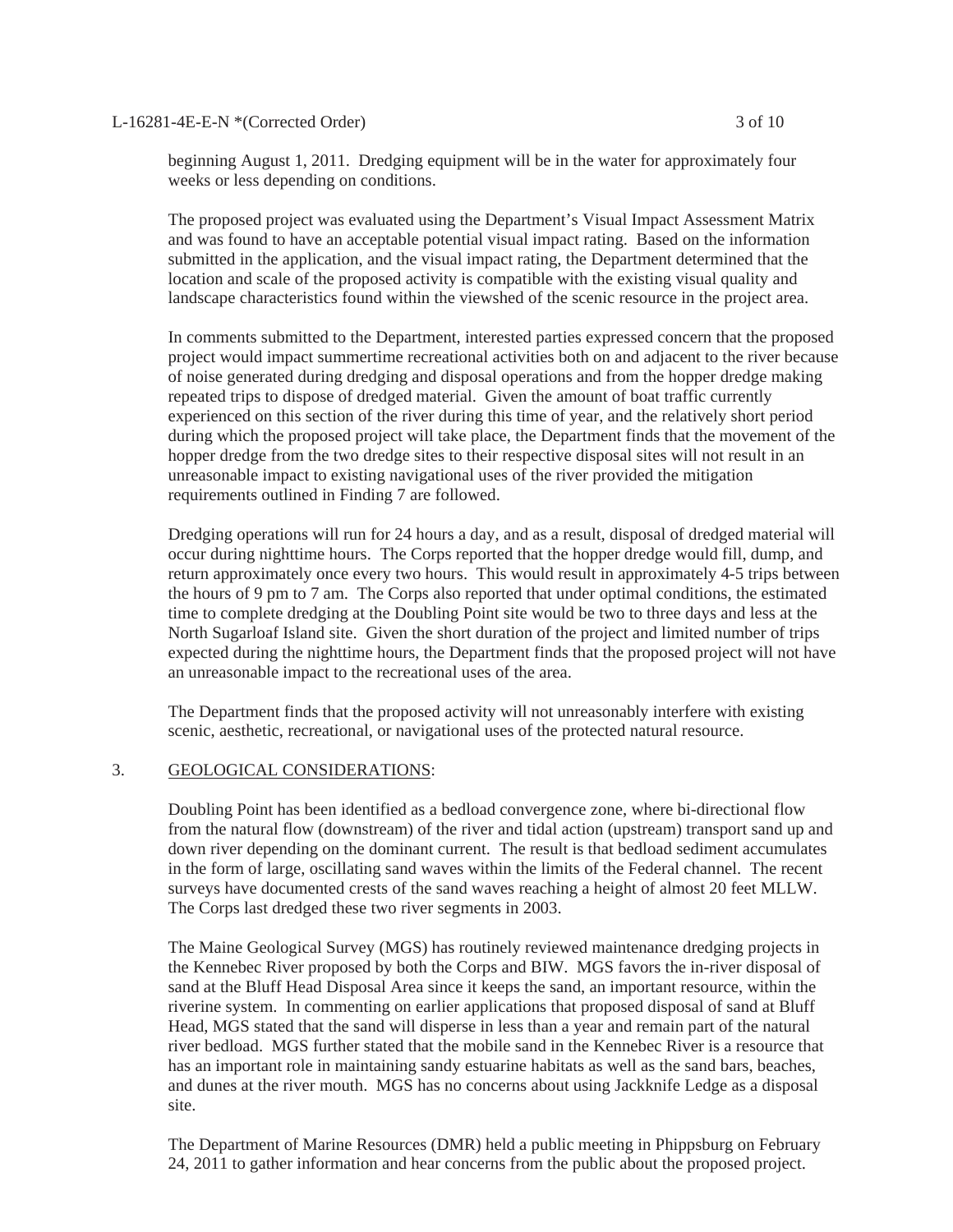#### L-16281-4E-E-N \*(Corrected Order) 4 of 10

During the public meeting, Ms. Dot Kelly, whose property abuts the Bluff Head Disposal Site, raised concerns about the effects of a dredge that occurred in 2009 (the Department approved BIW's dredge of its dry-dock sinking basin in Department Order #L-14787-4E-Z-N) during which dredged materials were disposed of at the Bluff Head Disposal Site. Ms. Kelly stated that following the disposal of this material by BIW, her shoreline was heavily deposited with silt and expressed concern that the proposed project would have the same effect.

Included with the current application were grain-size analyses from several locations within both dredge sites. The Particle Size Analysis (ASTM D422-63) determined that samples taken at both locations were composed of 98-99% sand. The Unified Soil Classification System identified the samples as medium to fine-grained, poorly-sorted sands. Only one sample contained greater than one percent silt/clay. MGS reported that the bulk of the dredged material from Doubling Point reach would be expected to settle quickly at the Bluff Head Disposal Area, and that material from North Sugarloaf Island reach was consistent with the sandy sediment found in the Jackknife Ledge disposal site. MGS noted that fine-grained sediment (silts and clays) would not settle quickly but would be carried by tidal and river currents to intertidal and subtidal depositional sites upstream and downstream of the disposal sites. MGS also noted that it is not possible to quantify and predict transient water quality impacts, nor is it possible to identify specific areas that may become silted as a result of the proposed project.

In comments received from other interested parties, the concern was raised that chemical sampling of the proposed dredge material was not performed and that the Department should require chemical sampling prior to issuing a Water Quality Certification. Under the statute, 38 M.R.S.A. § 480-E(3)(A), an applicant is required to collect and test dredge spoils in accordance with a protocol approved by the commissioner. The Department has historically required that all dredge projects that propose open water disposal comply with the disposal requirements established by the Corps. As part of the application, the Corps submitted a draft Suitability Determination, dated January 14, 2011. The Suitability Determination summarized the grain-size analyses conducted on samples from the two dredge sites and noted that, in accordance with 40 CFR Part 230.60, no further testing would be required because the composition of the samples is primarily sand and not considered a likely carrier of contaminants. 40 CFR Part 230.60 states that dredged or fill material would most likely be free from chemical, biological, or other pollutants where it is composed primarily of sand, gravel, or other naturally occurring inert material.

Based on the materials submitted with the application and MGS' comments, the Department finds that the activity will not cause unreasonable erosion of soil or sediment nor unreasonably inhibit the natural transfer of soil from the terrestrial to the marine or freshwater environment.

#### 4. HABITAT CONSIDERATIONS:

During the public meeting referenced in Finding 3, Mr. Dean Doyle, a local harvester of soft-shell clams, raised concerns that the proposed project will create a turbid discharge that would result in impacts to downstream clam flats at the height of the commercial clamming season. This issue was raised prior to the applicant's 1997 maintenance dredge of Doubling Point. Department Order #L-16281-4E-B-N, dated, October 22, 1997, required the submission of a report that summarized monitoring of the Bluff Head Disposal Area for turbidity and fecal coliform before and after the approved project. In a letter prepared by Normandeau Associates and dated December 5, 1997, summarizing the findings of the report, Normandeau stated that turbidity levels were consistent with other sampling stations along the Kennebec River and that there was no trend related to station, depth, or dredging/disposal. An earlier study entitled, "A Final Report on the Effects of Dredging and Spoil Disposal on the Sediment Characteristics of the Clam Flats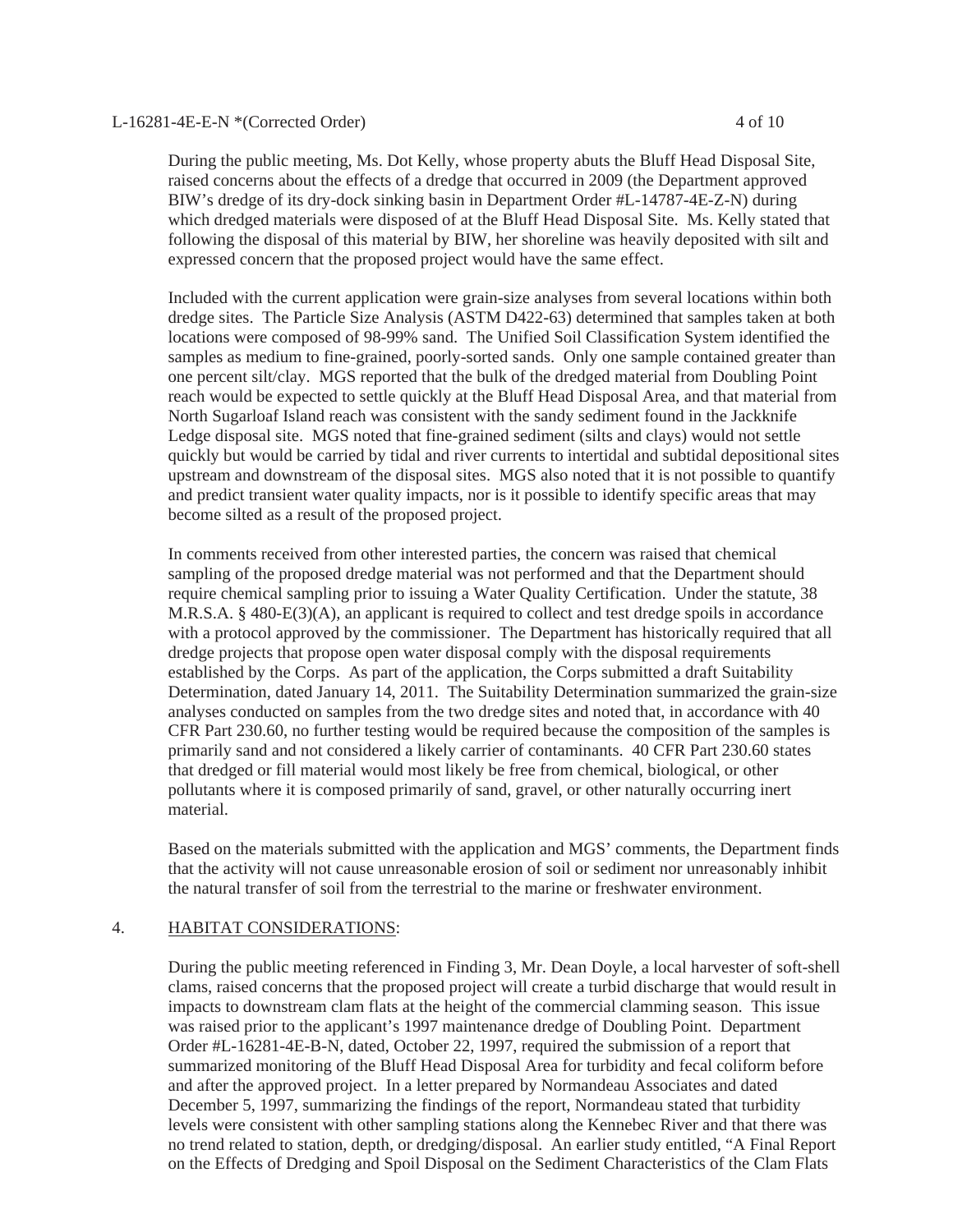of the Lower Kennebec Estuary," dated March 1982, did not find a correlation between disposal of dredged material at the Bluff Head Disposal Site and sedimentation at downstream clam flats.

In previous dredging projects, the clam flats were not a major item of concern because they were not approved for commercial harvesting and because the dredge windows were restricted to the late fall and winter months when clams are not harvested. DMR recommends that sampling of the river for fecal coliform downstream from the Bluff Head Disposal Site be performed to ensure that dredging and disposal activities do not re-suspend fecal coliform, which may result in closure of the clam flats. DMR stated that it will use its staff to monitor the water quality downstream of the Bluff Head Disposal Site. DMR reiterated Mr. Doyle's comment that a significant portion of the local harvesters' income is generated during the month of August and that if a shellfish closure is mandated, then compensation should be required.

The Corps stated that, given the 24 hours a day work schedule for this project, dredging operations at Doubling Point could be completed in as few as two or three days and less for dredging at North Sugarloaf Island reach. Because DMR proposes to monitor water quality downstream of the Bluff Head Disposal Site, and given the low percentage of silt-sized particles that would create turbid discharge and the short time to perform the dredge, the Department finds that the proposed project is not expected to have an unreasonable impact to the clam flats near the mouth of the river.

DMR recognizes the emergency nature of the request to dredge, but it is concerned with the potential loss of shortnose or Atlantic sturgeon based on incidents from past dredging operations when fish were entrained. DMR recommended during the February 8, 2011 pre-application meeting, and again in its review comments, that the Corps tag up to 50 shortnosed sturgeon with acoustic tags and then track the fish with a mobile receiver aboard the hopper dredge. During the pre-application meeting, the Corps responded that dredging operations must continue 24 hours a day to ensure that the project is completed on time and that dredging would not be suspended because a tagged sturgeon may come into the area being dredged.

The Department finds that tagging and tracking sturgeon for this project would be impracticable, and recommends that in lieu of tagging and tracking, the Corps have a qualified observer be onboard the hopper dredge to monitor and report the capture of shortnose or Atlantic sturgeon during the proposed project to the Bureau of Land and Water Quality.

Department staff reviewed a Geographic Information System (GIS) database that contains information provided by both the Department of Marine Resources and the Department of Inland Fisheries and Wildlife. The GIS database indicates that there are no Significant Wildlife Habitats as defined in the Natural Resources Protection Act associated with the two dredge sites or with the two disposal sites.

Based on the prior studies referenced above, materials submitted with the application, and DMR's review comments, the Department finds that the activity will not unreasonably harm any significant wildlife habitat, freshwater wetland plant habitat, threatened or endangered plant habitat, aquatic or adjacent upland habitat, travel corridor, freshwater, estuarine or marine fisheries or other aquatic life provided that a qualified observer be onboard the hopper dredge to monitor and report the capture of shortnose or Atlantic sturgeon.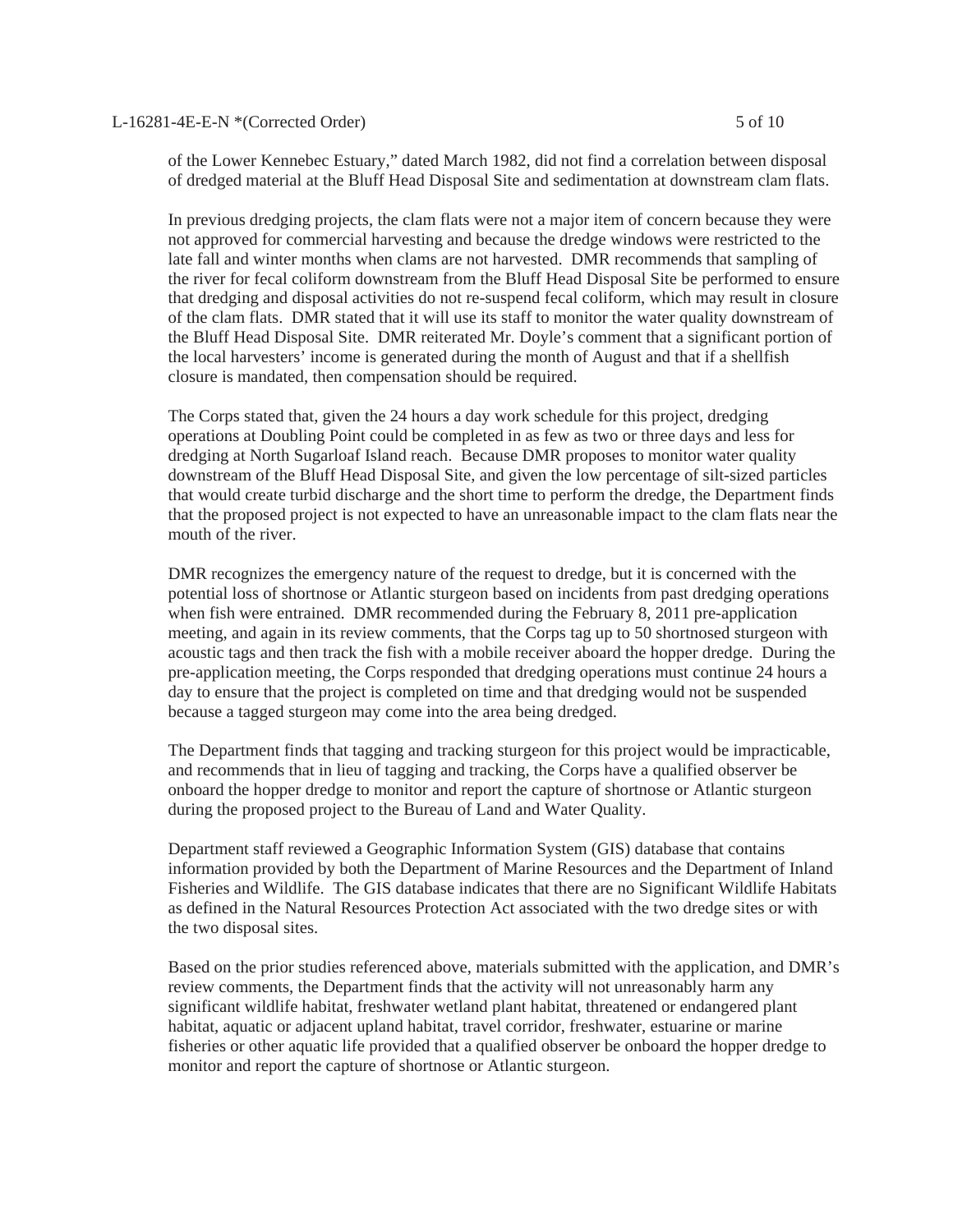#### L-16281-4E-E-N \*(Corrected Order) 6 of 10

#### 5. WATER QUALITY CONSIDERATIONS:

In April 2010, Ms. Kelly asked the Department to confirm the Water Quality Classification of the river segment where the Bluff Head Disposal Site is located. She alleges that the area is classified as a Class SA water, which would prohibit the disposal of dredge spoils.

Following a review of the statute, 38 M.R.S.A. § 469(5)(B), by staff from the Division of Environmental Assessment (DEA), it was determined that the statute, as written, is in error because it lacks a northerly boundary delineation. The literal interpretation of the statute, as written, lists the tidal waters of the Kennebec River in Phippsburg as Class SA extending from the mouth of the river to the Bath town line. While  $38$  M.R.S.A.  $\S$  469(5)(B) could be interpreted to lead to this conclusion, this would conflict with the history of this paragraph. Paragraph B was promulgated in 1990 based on the "Staff Proposal for Reclassification of Surface Waters to the Board of Environmental Protection," dated November 1, 1989, which includes the proposal for paragraph B under the heading "Popham Beach area (Phippsburg)." The proposal describes the Popham Beach, Seawall Beach and nearby offshore Heron Islands area, pointing out the protected status of the beaches and the seabird nesting habitat on Seawall and the Heron Islands. The longitudinal references in paragraph B are at either end of Seawall and Popham beaches. The clear intent was to protect these valuable beaches and the associated seabird nesting areas on the beaches and islands, and the Department has always interpreted it in this manner.

Because the statute uses the town-by-town classification system, the same stretch of river on the Georgetown side is not listed as Class SA in 38 M.R.S.A. § 469(5)(B), and so defaults to Class SB.

Since the issue was first raised by Ms. Kelly, the DEA has been working to resolve the drafting error in the water quality classification designation for this section of the Kennebec River as it was originally intended. In proposed legislation scheduled for review at the  $125<sup>th</sup>$  Maine Legislature later this year, DEA proposes to correct the drafting error to limit the Class SA water designation to the intertidal portion of the Kennebec River on the northerly side of Popham Beach State Park and Fort Popham as was originally intended. All waters upstream of this point would be classified as Class SB waters. The legislative proposal would eliminate the Class SA designation to all waters of the Kennebec River north of the mouth of the river.

Given the drafting error noted in 38 M.R.S.A. § 469(5)(B) and the current efforts being taken to correct it, the Department does not anticipate that the proposed project will violate state water quality laws governing the classification of the State's waters. Provided that the Legislature corrects the classification of the intertidal portion of the Kennebec River from the mouth of the river to the Bath town line to be Class SB waters as described in proposed legislation before the 125th Session of the Maine Legislature, the Department does not anticipate that the proposed project will violate any state water quality law governing the classification of the State's waters.

In comments received from interested parties, the concern was raised that if it is determined that the disposal site is in a Class SB water, then in accordance with 38 M.R.S.A.  $\frac{1}{5}$  465B(2)(C), discharges to Class SB waters may not cause an adverse impact to estuarine and marine life or that a new discharge will not cause closure of open shellfish areas. As discussed in Finding 4, the dredged material is not expected to carry contaminants that would result in an adverse impact to downstream aquatic life, and as discussed in Finding 5, provisions will be taken to monitor downstream water quality to determine if dredging operations will have an adverse impact on the clam flats.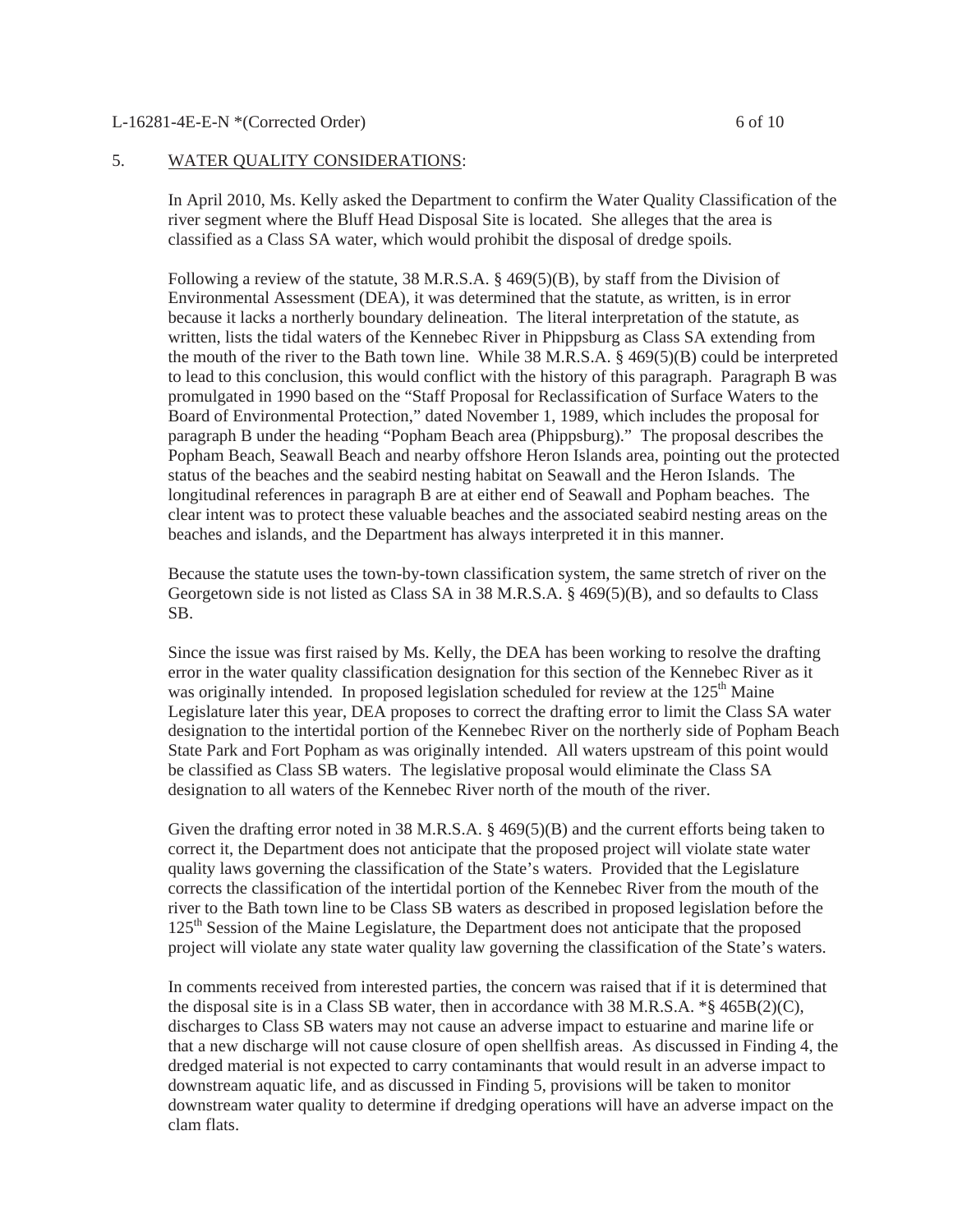#### L-16281-4E-E-N \*(Corrected Order) 7 of 10

Given the composition of the dredged material and the provisions that will be taken to protect open shellfish areas, the Department does not anticipate that the proposed project will violate any state water quality law, including those governing the classification of the State's waters.

#### 6. WETLANDS AND WATERBODIES PROTECTION RULES:

The Department's Wetlands and Waterbodies Protection Rules, Chapter 310, require that the applicant meet the following standards:

A. Avoidance. No activity may be permitted if there is a practicable alternative to the project that would be less damaging to the environment. Each application for a coastal wetland alteration permit must provide an analysis of alternatives in order to demonstrate that a practicable alternative does not exist. The applicant submitted an alternatives analysis for the proposed project in the February 2011 Draft Environmental Assessment. The purpose of the proposed project is to restore the depth of the federal channel and reduce the potential of groundings by ships. The alternatives analysis considered a no dredge alternative and several alternate dredging methods (mechanical, hydraulic, or hopper dredge) and disposal methods (ocean or upland disposal). The Department finds that the analysis demonstrates that ocean disposal is the least environmentally damaging practicable alternative that meets the project purpose.

B. Minimal Alteration. The amount of wetland to be altered must be kept to the minimum amount necessary for meeting the overall purpose of the project. The applicant prepared a detailed hydrographic survey of the project area to ensure that the minimum amount of material will be removed from the project area to meet the federally approved depth. Removing bottom material will not permanently alter the existing bottom sediment and habitat characteristics and therefore minimizes the impact to marine fisheries.

C.Compensation. In accordance with Chapter 310, compensation is required to achieve the goal of no net loss of wetland functions and values. The applicant demonstrated that the proposed dredge will not permanently alter the characteristics of the project area. Based on surveys by the applicant and comments from DMR, the Department finds that the impact to wetland functions from the proposed project will be temporary and insignificant. Therefore, no compensation is required.

The Department finds that the applicant has avoided and minimized wetland impacts to the greatest extent practicable, and that the proposed project represents the least environmentally damaging alternative that meets the overall purpose of the project.

#### 7. DREDGE SPOILS TRANSPORTATION CONSIDERATIONS:

As required by 38 M.R.S.A. Section 480-D (9), DMR provided an assessment of the proposed project and its impact on the fishing industry as stated in Finding 4. To minimize this impact, the Department finds that the applicant must:

- a. Clearly mark or designate the dredging area, the disposal area, and the transportation route from Doubling Point reach to the Bluff Head Disposal Area and from North Sugarloaf Island reach to the Jackknife Ledge nearshore disposal site.
- b. Publish the transportation routes in a newspaper of general circulation in the area adjacent to the routes.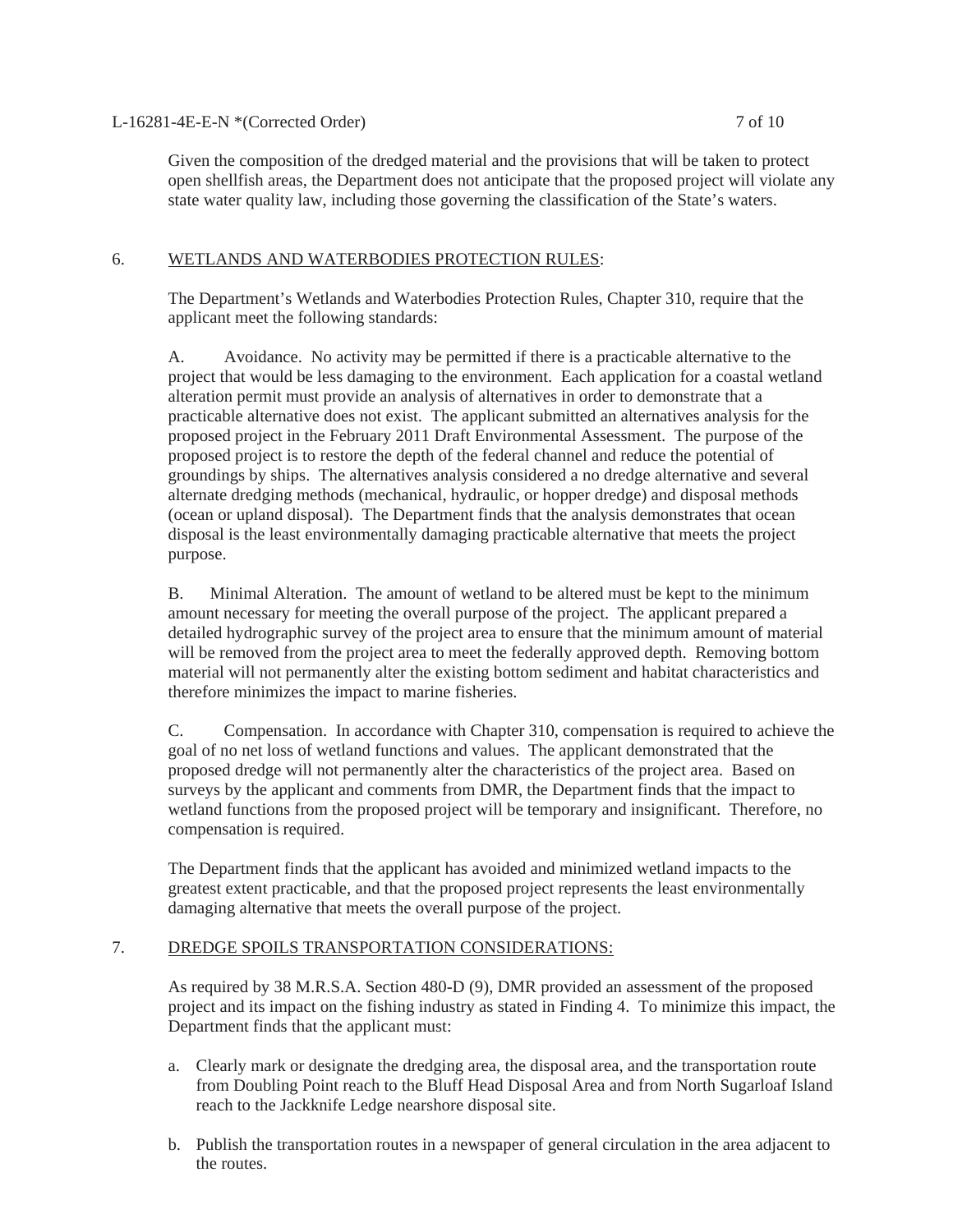# 8. OTHER CONSIDERATIONS:

The Department did not identify any other issues involving existing scenic, aesthetic, or navigational uses, soil erosion, habitat or fisheries, the natural transfer of soil, natural flow of water, water quality, or flooding.

BASED on the above findings of fact, and subject to the conditions listed below, the Department makes the following conclusions pursuant to 38 M.R.S.A. Sections 480-A et seq. and Section 401 of the Federal Water Pollution Control Act:

- A. The proposed activity will not unreasonably interfere with existing scenic, aesthetic, recreational, or navigational uses.
- B. The proposed activity will not cause unreasonable erosion of soil or sediment.
- C. The proposed activity will not unreasonably inhibit the natural transfer of soil from the terrestrial to the marine or freshwater environment.
- D. The proposed activity will not unreasonably harm any significant wildlife habitat, freshwater wetland plant habitat, threatened or endangered plant habitat, aquatic or adjacent upland habitat, travel corridor, freshwater, estuarine, or marine fisheries or other aquatic life provided that the applicant publishes the notices described in Finding 7 one week prior to commencing the dredging operation, and a qualified observer is onboard the hopper dredge to monitor and report the capture of shortnose or Atlantic sturgeon, as described in Finding 4.
- E. The proposed activity will not unreasonably interfere with the natural flow of any surface or subsurface waters.
- F. The proposed activity will not violate any state water quality law, including those governing the classifications of the State's waters, provided the Legislature corrects the classification of the intertidal portion of the Kennebec River from the mouth of the river to the Bath town line to be Class SB waters as is currently proposed in the  $125<sup>th</sup>$  Session of the Maine Legislature.
- G. The proposed activity will not unreasonably cause or increase the flooding of the alteration area or adjacent properties.
- H. The proposed activity is not on or adjacent to a sand dune.
- I. The proposed activity is not on an outstanding river segment as noted in Title 38 M.R.S.A. Section 480-P

THEREFORE, the Department APPROVES the above noted application of the U.S. ARMY CORPS OF ENGINEERS to complete dredging in the Kennebec River, as described above, SUBJECT TO THE ATTACHED CONDITIONS, and all applicable standards and regulations: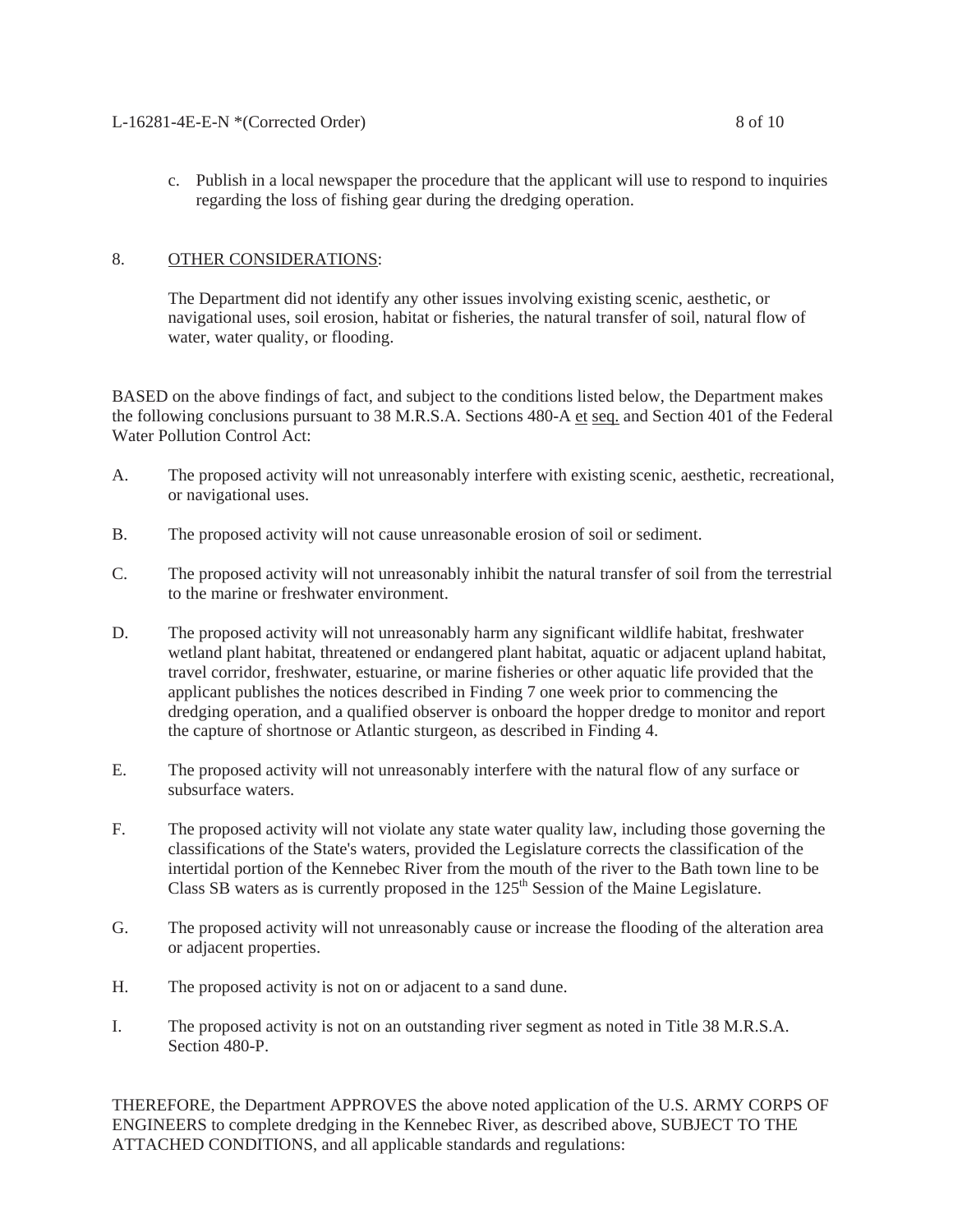#### L-16281-4E-E-N \*(Corrected Order) 9 of 10

- 1. Standard Conditions of Approval, a copy attached.
- 2. The applicant shall take all necessary measures to ensure that its activities or those of its agents do not result in measurable erosion of soil on the site during the construction of the project covered by this approval.
- 3. Severability. The invalidity or unenforceability of any provision, or part thereof, of this License shall not affect the remainder of the provision or any other provisions. This License shall be construed and enforced in all respects as if such invalid or unenforceable provision or part thereof had been omitted.
- 4. The applicant shall not dispose of dredge material in any disposal site in the intertidal portion of the Kennebec River between the mouth of the river to the Bath town line unless and until the Maine Legislature corrects the classification of the intertidal portion of the Kennebec River from the mouth of the river to the Bath town line to be Class SB waters as is currently proposed in the 125<sup>th</sup> Session of the Maine Legislature.
- 5. The applicant shall employ a qualified observer to monitor and report the capture of shortnose or Atlantic sturgeon during the project to the Bureau of Land and Water Quality.
- 6. The applicant shall comply with the provisions of 38 M.R.S.A. 480-D (9) and shall:
	- a. Clearly mark or designate the dredging area, the disposal area, and the transportation route from Doubling Point reach to the Bluff Head Disposal Area and from North Sugarloaf Island reach to the Jackknife Ledge nearshore disposal site.
	- b. Publish the transportation routes in a newspaper of general circulation in the area adjacent to the routes.
	- c. Publish in local newspapers the procedure that the applicant will use to respond to inquiries regarding the loss of fishing gear during the dredging operation.

THIS APPROVAL DOES NOT CONSTITUTE OR SUBSTITUTE FOR ANY OTHER REQUIRED STATE, FEDERAL OR LOCAL APPROVALS NOR DOES IT VERIFY COMPLIANCE WITH ANY APPLICABLE SHORELAND ZONING ORDINANCES.

#### DEPARTMENT OF ENVIRONMENTAL PROTECTION

\*CORRECTING THE ORDER DATED 04/14/2011. The effective date and expiration date remain the same as in the original.

 $($ 

This permit is digitally signed by Teco Brown on behalf of Commmissioner Darryl N. Brown. It is digitally signed pursuant to 10 M.R.S.A. § 9418. It has been filed with the Board of Environmental Protection as of the signature date. 2011.04.15 14:42:52 -04'00'

PLEASE NOTE THE ATTACHED SHEET FOR GUIDANCE ON APPEAL PROCEDURES…

rlg/ats#73122/l16281en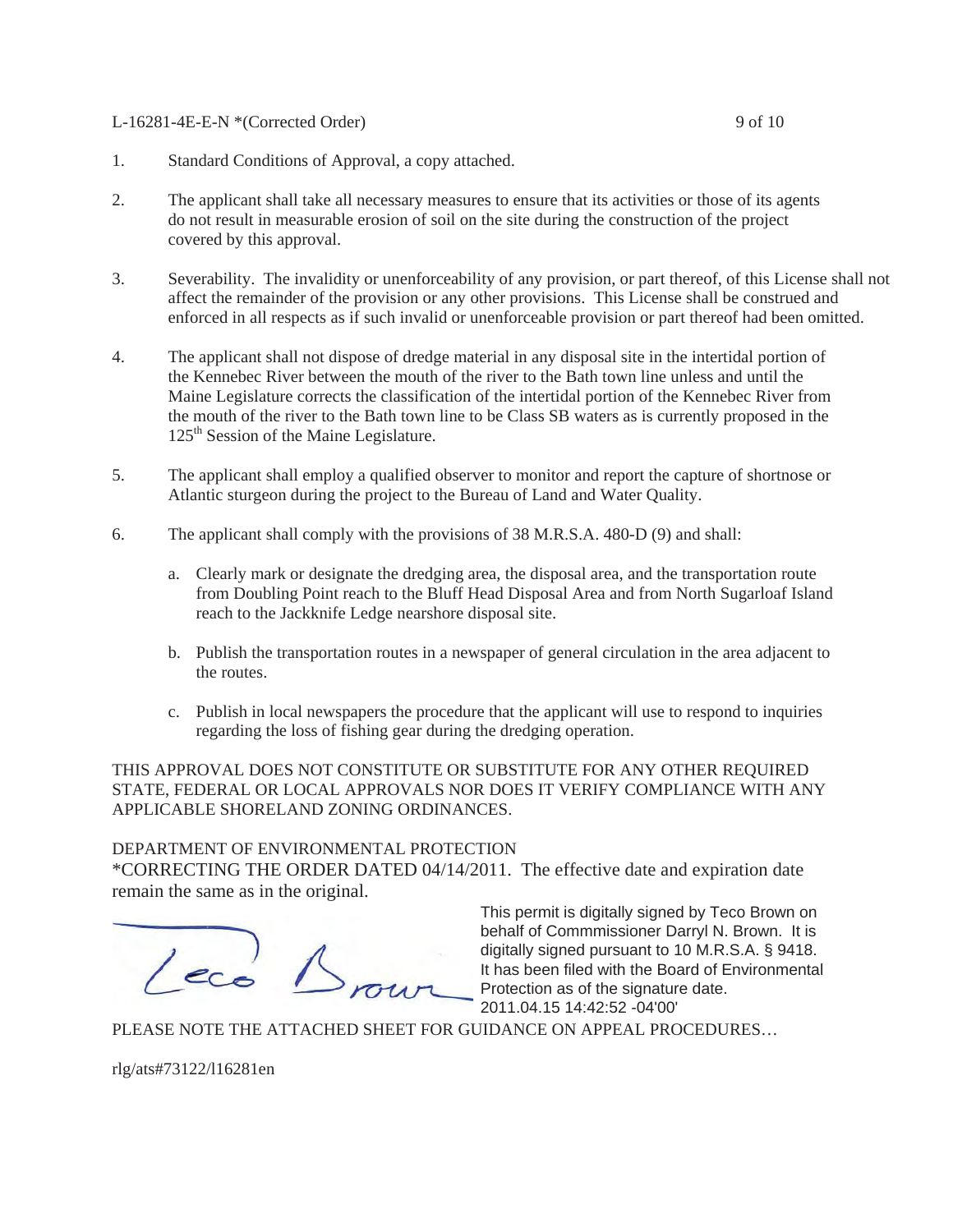

# **Natural Resource Protection Act (NRPA) Standard Conditions**

THE FOLLOWING STANDARD CONDITIONS SHALL APPLY TO ALL PERMITS GRANTED UNDER THE NATURAL RESOURCE PROTECTION ACT, TITLE 38, M.R.S.A. SECTION 480-A ET.SEQ. UNLESS OTHERWISE SPECIFICALLY STATED IN THE PERMIT.

- A. Approval of Variations From Plans. The granting of this permit is dependent upon and limited to the proposals and plans contained in the application and supporting documents submitted and affirmed to by the applicant. Any variation from these plans, proposals, and supporting documents is subject to review and approval prior to implementation.
- B. Compliance With All Applicable Laws. The applicant shall secure and comply with all applicable federal, state, and local licenses, permits, authorizations, conditions, agreements, and orders prior to or during construction and operation, as appropriate.
- C. Erosion Control. The applicant shall take all necessary measures to ensure that his activities or those of his agents do not result in measurable erosion of soils on the site during the construction and operation of the project covered by this Approval.
- D. Compliance With Conditions. Should the project be found, at any time, not to be in compliance with any of the Conditions of this Approval, or should the applicant construct or operate this development in any way other the specified in the Application or Supporting Documents, as modified by the Conditions of this Approval, then the terms of this Approval shall be considered to have been violated.
- E. Initiation of Activity Within Two Years. If construction or operation of the activity is not begun within two years, this permit shall lapse and the applicant shall reapply to the Board for a new permit. The applicant may not begin construction or operation of the activity until a new permit is granted. Reapplications for permits shall state the reasons why the applicant will be able to begin the activity within two years form the granting of a new permit, if so granted. Reapplications for permits may include information submitted in the initial application by reference.
- F. Reexamination After Five Years. If the approved activity is not completed within five years from the date of the granting of a permit, the Board may reexamine its permit approval and impose additional terms or conditions to respond to significant changes in circumstances which may have occurred during the five-year period.
- G. No Construction Equipment Below High Water. No construction equipment used in the undertaking of an approved activity is allowed below the mean high water line unless otherwise specified by this permit.
- H. Permit Included In Contract Bids. A copy of this permit must be included in or attached to all contract bid specifications for the approved activity.
- I. Permit Shown To Contractor. Work done by a contractor pursuant to this permit shall not begin before the contractor has been shown by the applicant a copy of this permit. Revised (4/92/DEP LW0428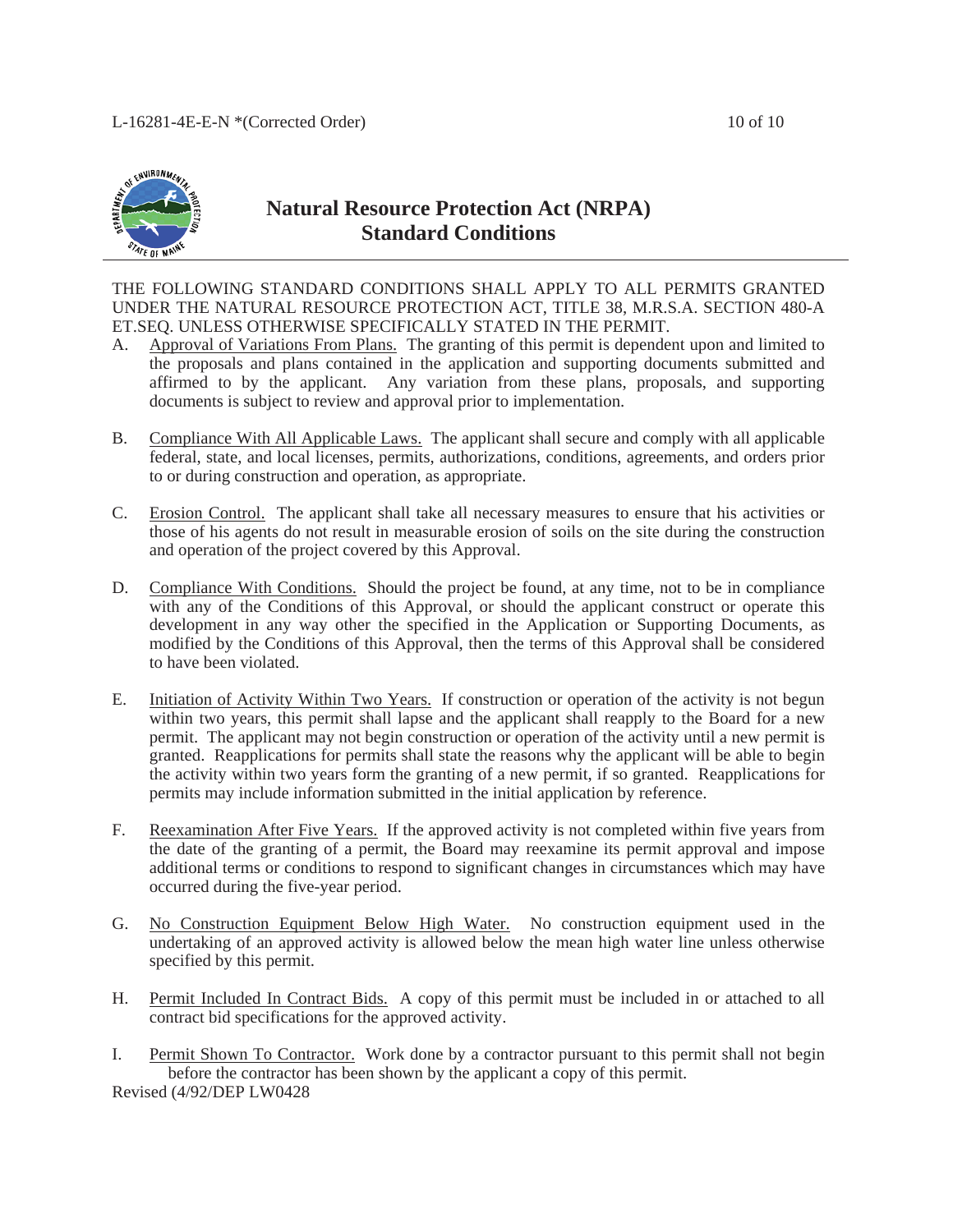

# **DEP INFORMATION SHEET Appealing a Commissioner's Licensing Decision**

**Dated: May 2004 Contact: (207) 287-2811**

# **SUMMARY**

There are two methods available to an aggrieved person seeking to appeal a licensing decision made by the Department of Environmental Protection's (DEP) Commissioner: (1) in an administrative process before the Board of Environmental Protection (Board); or (2) in a judicial process before Maine's Superior Court. This INFORMATION SHEET, in conjunction with consulting statutory and regulatory provisions referred to herein, can help aggrieved persons with understanding their rights and obligations in filing an administrative or judicial appeal.

# **I. ADMINISTRATIVE APPEALS TO THE BOARD**

# **LEGAL REFERENCES**

DEP's General Laws, 38 M.R.S.A. § 341-D(4), and its Rules Concerning the Processing of Applications and Other Administrative Matters (Chapter 2), 06-096 CMR 2.24 (April 1, 2003).

# **HOW LONG YOU HAVE TO SUBMIT AN APPEAL TO THE BOARD**

The Board must receive a written notice of appeal within 30 calendar days of the date on which the Commissioner's decision was filed with the Board. Appeals filed after 30 calendar days will be rejected.

# **HOW TO SUBMIT AN APPEAL TO THE BOARD**

Signed original appeal documents must be sent to: Chair, Board of Environmental Protection, c/o Department of Environmental Protection, 17 State House Station, Augusta, ME 04333-0017; faxes are acceptable for purposes of meeting the deadline when followed by receipt of mailed original documents within five (5) working days. Receipt on a particular day must be by 5:00 PM at DEP's offices in Augusta; materials received after 5:00 PM are not considered received until the following day. The person appealing a licensing decision must also send the DEP's Commissioner and the applicant a copy of the documents. All the information listed in the next section must be submitted at the time the appeal is filed. Only the extraordinary circumstances described at the end of that section will justify evidence not in the DEP's record at the time of decision being added to the record for consideration by the Board as part of an appeal.

# **WHAT YOUR APPEAL PAPERWORK MUST CONTAIN**

The materials constituting an appeal must contain the following information at the time submitted:

1. *Aggrieved Status*. Standing to maintain an appeal requires the appellant to show they are particularly injured by the Commissioner's decision.

2. *The findings, conclusions or conditions objected to or believed to be in error*. Specific references and facts regarding the appellant's issues with the decision must be provided in the notice of appeal.

3. *The basis of the objections or challenge*. If possible, specific regulations, statutes or other facts should be referenced. This may include citing omissions of relevant requirements, and errors believed to have been made in interpretations, conclusions, and relevant requirements.

4. *The remedy sought*. This can range from reversal of the Commissioner's decision on the license or permit to changes in specific permit conditions.